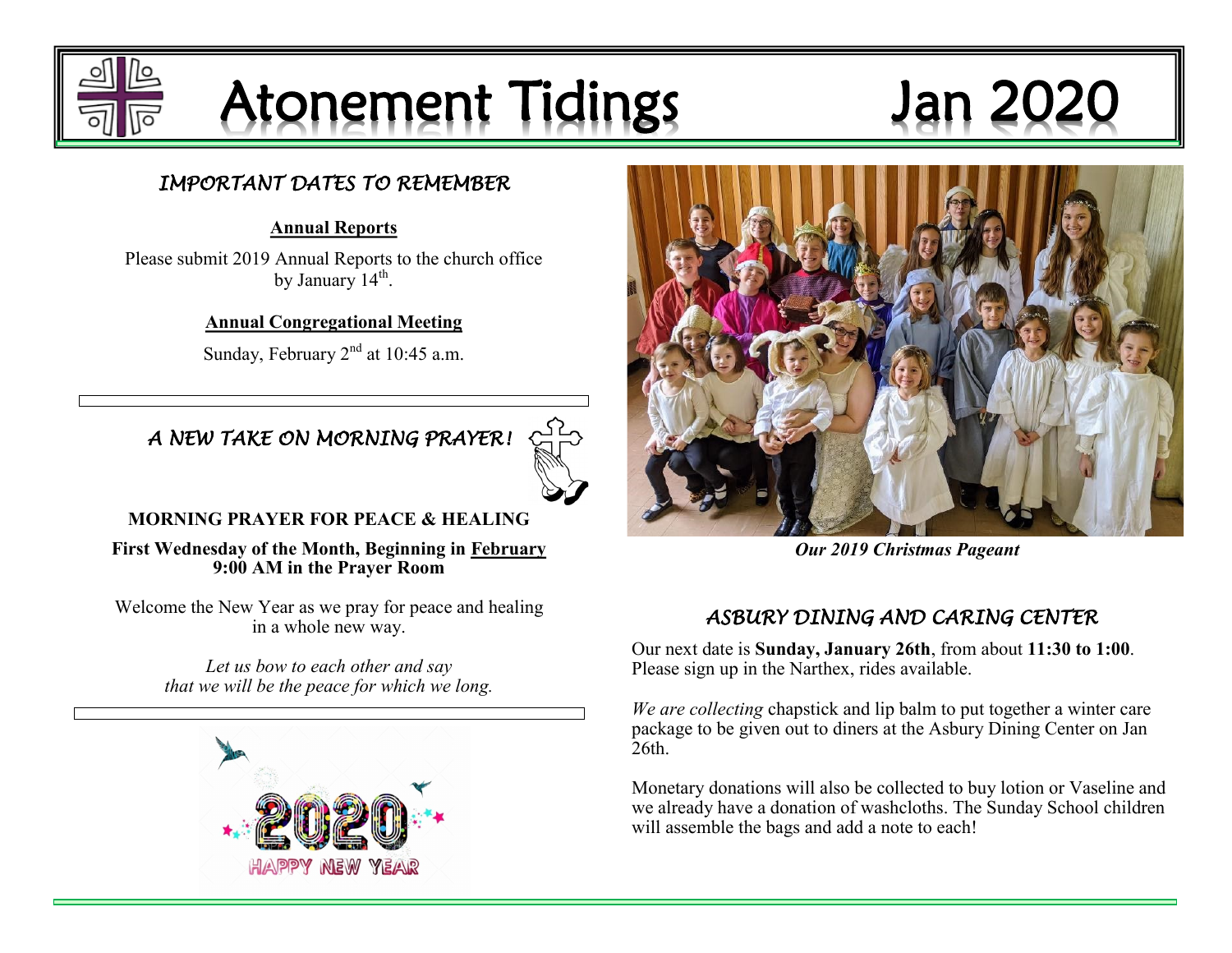## Children, Youth, and Family Church Notes

#### *ANGEL TREE*

A Note of Thanks!

The four weeks of Advent Giving, and the Mitten Tree, provided opportunities for us to think of others and bring items to be used in each of the ministries we chose to highlight. Your donations were delivered to local ministries and received with grateful hearts.

Over 150 items (socks, gloves, hats, etc) were delivered to Saint's Place; containers of coffee, creamer and sugar were taken to Asbury Dining Center; diapers and clothing were delivered to Bethany House; and hygiene products and calendars were taken to St. Joseph's Neighborhood Center. A collection for Lutheran Disaster Response raised \$190 - how absolutely wonderful!

Thank you all for opening your hearts and giving so generously this season!

## *BRIGHTON FOOD DEPOT*

For the month of January, we will be collecting cereal and pasta sauce. Thank you for your continued support of this ministry!

#### *LUNCH & LAUGHTER Wednesday, January 8th at Noon*

Come out of the winter cold and join us for our pot luck lunch. Bring a dish to pass…we'll provide beverages, hot and cold. Sign-up sheet in the narthex, but if you forget to sign up, come anyway. There is always room for YOU at our table.

Set-up or clean-up help is always appreciated. Call the office at 442- 1018 if you are in need of transportation.

#### *FAMILY, CHILDREN, AND YOUTH MYSTERY SLEUTHING EVENT*

*Sunday, January 12th, 5:00-7:00 p.m.*

*All youth and their families are invited to join* in an evening of Sleuthing and fun as we come together for our first Who-Done-It Mystery. Our theme is Cracking the Mystery at the Annual Superhero Assembly. Families and their youth will have an opportunity to choose their Super Hero from a list (Ms. Janeen will email it to you). Dinner and dessert will be provided.. There will be fun family games and a little bit of Sleuthing to solve the Mystery. *Sign-up is on the narthex bulletin board.* Looking forward to seeing everyone there!

**Looking Forward,** February  $7<sup>th</sup>$  and  $8<sup>th</sup>$  we invite the youth of Atonement to join together with the youth of Our Saviour Lutheran Church in a Lock-In as we walk together through a 30 hour Famine. More details to come.

#### *ADULT FORUM*  **Sundays at 10:45 AM**

Jan. 5 No Class

Jan. 12 **Our Neighbors at St. Joseph's Neighborhood Center** (presented by Joel Elliot)

Jan. 19 **Downsizing? Selling Your Home? Buying a Home?** Come and find out what you need to think about in advance. Join Kevin Herrick from Re/Max Realty Group for a fun and interesting conversation (Some of you already know Kevin as the volunteer kitchen co-manager at our International Potluck Dinner for Refugees.)

Jan. 26 **What Do Our Neighbor's Believe? Questions and Answers on Judaism** (presented by Joel Elliot)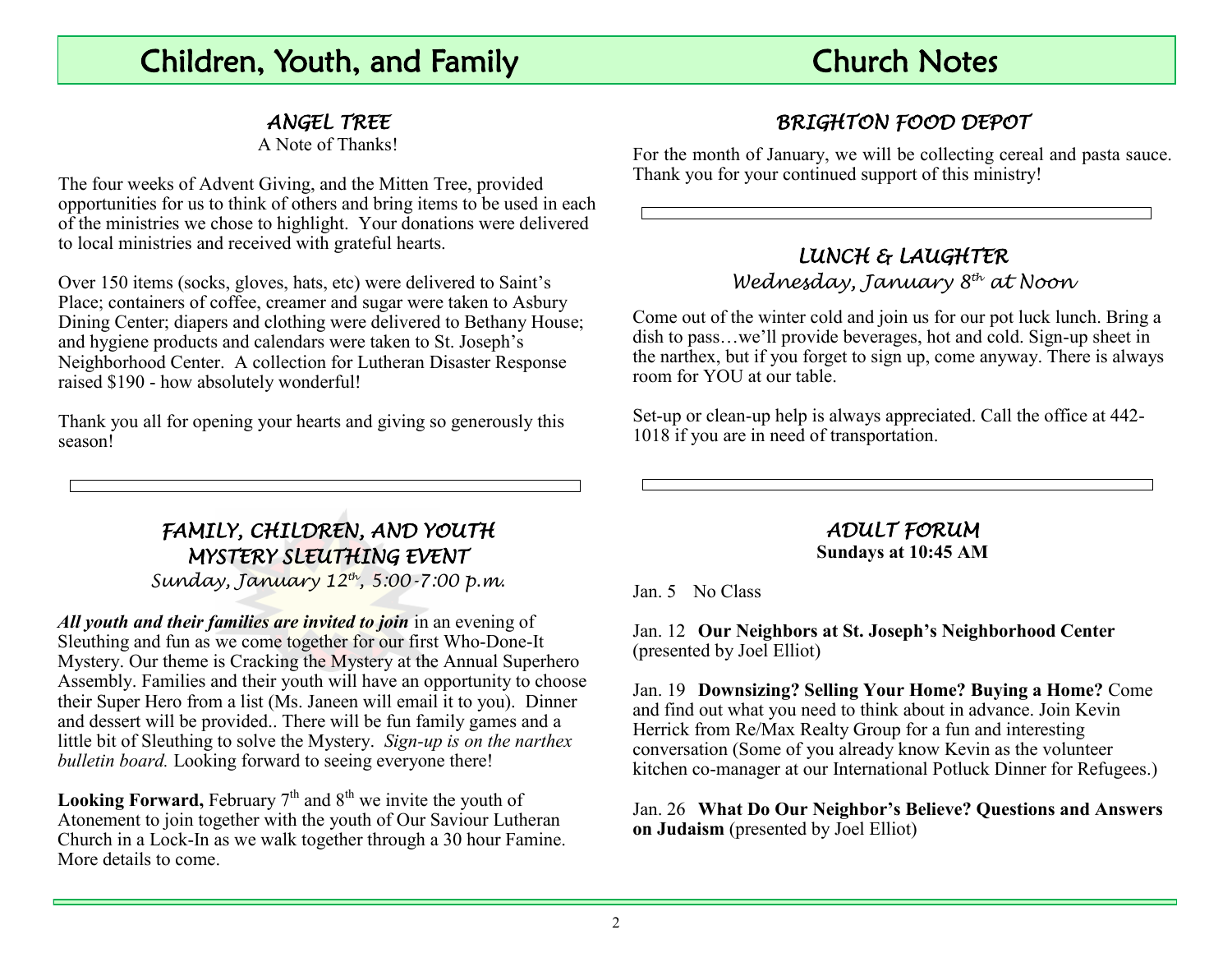## Something New **Pastor's Page**

#### *A CONGREGATIONAL LENTEN DEVOTIONAL*

Join us in preparing our own congregational devotional for the season of Lent. Each page will offer a Bible reading, a prayer and a brief reflection written by a member of Atonement. It is our hope that this devotional booklet will provide opportunities for reflection and prayer, meditation and holy awe for our church family. Can you help us? (40 days in Lent  $= 40$  pages  $= 40$  reflections!) Look for upcoming details beginning January 26.

#### *ATONEMENT WISH LIST*

With the new year beginning, we are looking forward to serving our congregation in all their needs! We can always use your support, and here is our new Wish List of needed items, both small and large, that will help keep our church home humming. If you can help to make our wishes come true, please contact Becky in the office. Thank you for your continued support!

#### OFFICE SUPPLIES

Colored copy paper-  $8\frac{1}{2}$ " x 11" White copy paper-  $8\frac{1}{2}$ " x 11" and  $8\frac{1}{2}$ " x 14" *Forever* Postage stamps

KITCHEN SUPPLIES Ground coffee- regular and decaffeinated White sugar Powdered coffee creamer Tea bags- regular, decaffeinated, and herbal Paper towels Heavyweight paper plates (no plastic, please) Paper cups for hot beverages

NURSERY & YOUTH Child-safe disinfectant wipes Family-friendly board games or card games

PRAYER MINISTRY Packages of tea light candles **The Outsiders**

*The sky is packed with stars. What eyes the wise men had, to see a new one among so many! The Lion in Winter, by James Goldman*

What eyes indeed! Not everyone saw the star; certainly not the church folks - those elders, scribes and pharisees - who knew Old Testament prophecy. Yet those strange men from the East *did* see it (and with the shepherds) were the only ones, according to the Gospel story, to come to the manger and worship, betting their lives that the child in a stable was indeed the fulfillment of the promise.

Who were they, these wise men? Not part of the crowd but rather "From the East" or "From a long way off": Astronomers, soothsayers, visionaries, magi, gentiles, outsiders. Strange and foreign and mysterious. And yet it was to them that the star appeared, and it was they who responded in faith to it. Somehow they saw in the star a promise, and out of the darkness of their own lives they braved the desert to come searching for the one who could fill their need. What gifts did they bring? Gold, Frankincense and Myrrh…but also need, threat and fear?

Surely there is a similar darkness in our lives too, in our homes, our churches and communities. Surely there are outsiders to be considered in our lives too – the ones "from a long way off", the ones who just don't seem to fit in. Strange and foreign and mysterious. What gifts do they bring? Gold, Frankincense and Myrrh? Need, threat and fear? Strange gifts.

That God would come to outsiders, even unbelievers, on his own, with no conditions or strings attached – what a gospel! And yet God does this over and over, inviting us to see his star and bet our lives on his promise. God sets us in the midst of other outsiders who bring their gifts, perhaps presenting them as need, or threat, or fear to our vulnerability, our humanness, while giving us a model of unbounded love and acceptance of others.

The gift of the star still lights up the desert and darkness before us today; a star pointing to the promise. It's everyone's gift – and our gift too. A gift to bet our lives on.

Epiphany Blessings, Pastor Gail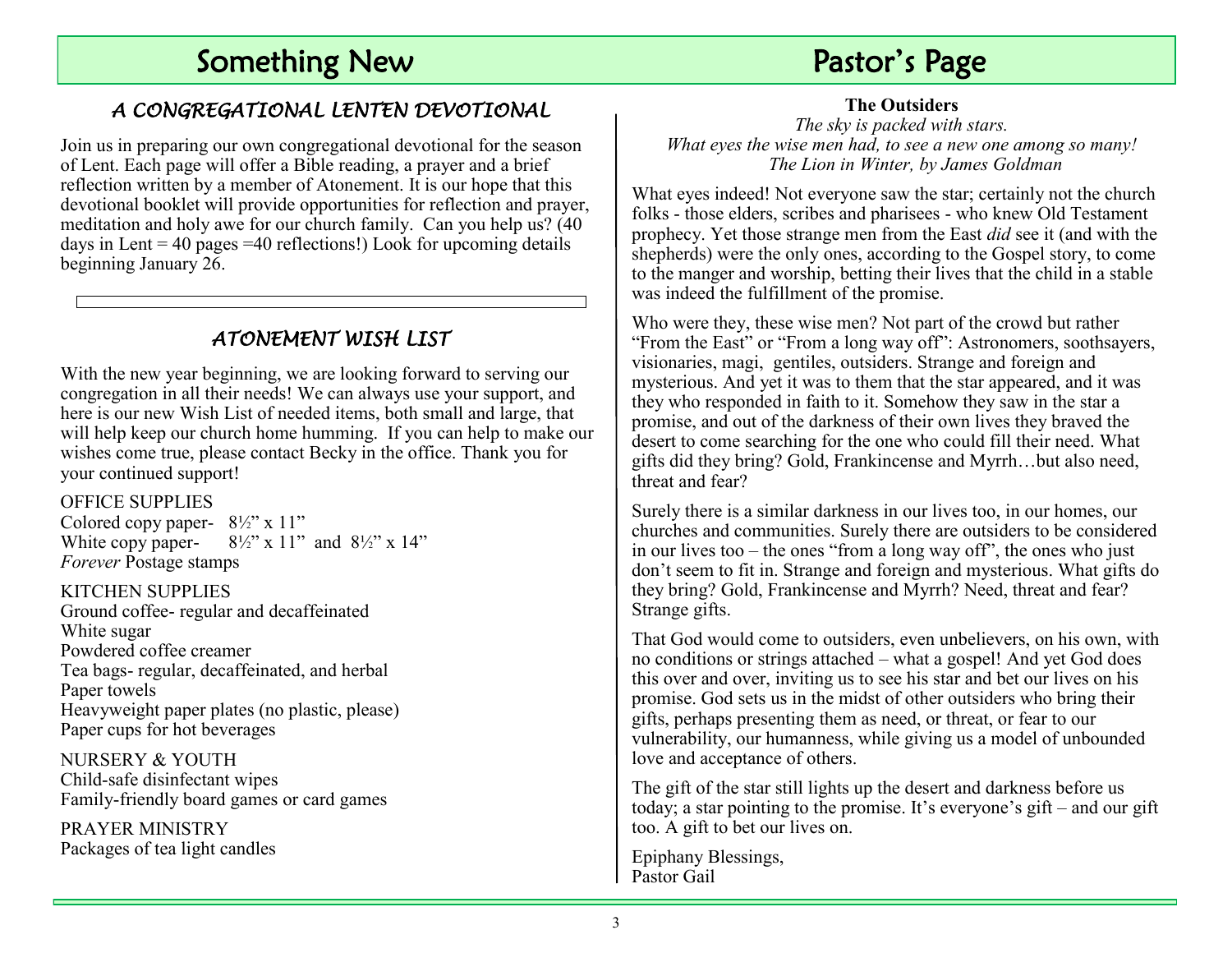## **Participal Care Congregational Care Congregational Care Looking Forward Looking Forward**

#### *JANUARY BIRTHDAYS*

| 4 |  | Dan Westervelt, John Tokoli |  |  |
|---|--|-----------------------------|--|--|
|---|--|-----------------------------|--|--|

- 6 Kathy Heinig
- 12 Andrew Spillane
- 18 Sarah Darder
- 22 Madison Hauck
- 24 Andrea Fleishman
- 30 Judy Lazenby

#### *PRAYER CONCERNS*

**Members:** Charlie Terhune, Carl Foucht, Betty Browne, Karen Grover.

**Friends and Family:** Tom Upson, Aimee, Sean and Harry Parmalee, Judy and David Ballerstein, Kathy Doherty, Jeff, Richard Kress, Judy Price, Mark, Erika, Jeffery Auer.

#### *A NOTE FROM SUZANNE TERHUNE*

After three weeks at Albany Medical Center due to a stroke, Charlie was transferred to rehab but is now back in Stoney Brook Hospital awaiting specialized microsurgery. The hope is this surgery will stabilize him enough to return to rehab. I am very confident that he will do everything in his power to recover as much as possible. Together, with the prayers and support of friends and family, and trusting in God's ever present grace and guidance, we are hopeful for continued healing. Our thanks to you and to the congregation for continuing to remember us in your prayers. We need all of them so much. Wishing you and the Atonement congregation a very blessed and joyous Christmas.

With much love and gratitude, Suzie

| January 5  | Worship<br>No Sunday School or Adult Forum                               |                       | $9:30$ AM |
|------------|--------------------------------------------------------------------------|-----------------------|-----------|
| January 8  | Lunch & Laughter                                                         | $12:00$ Noon          |           |
| January 12 | Worship<br>Sunday School & Adult Forum<br>Family Mystery Sleuthing Night | 10:30 AM<br>5:00 PM   | 9:30 AM   |
| January 19 | Worship<br>Sunday School & Adult Forum                                   | $9:30$ AM<br>10:30 AM |           |
| January 21 | Board of Ministries                                                      | 6:00                  | <b>PM</b> |
| January 26 | Worship<br>Sunday School & Adult Forum                                   | 9:30<br>10:30 AM      | AM        |



*SAVE THE DATE! Sunday, February 9 10:45 AM after worship*

#### *IN THE BLEAK MIDWINTER BRUNCH Food…..Fun….Fellowship*

In gratitude for the many ways you are good stewards of our church by sharing your Time, Talent and Treasure.

Watch for details in the February Tidings and in the Sunday bulletin.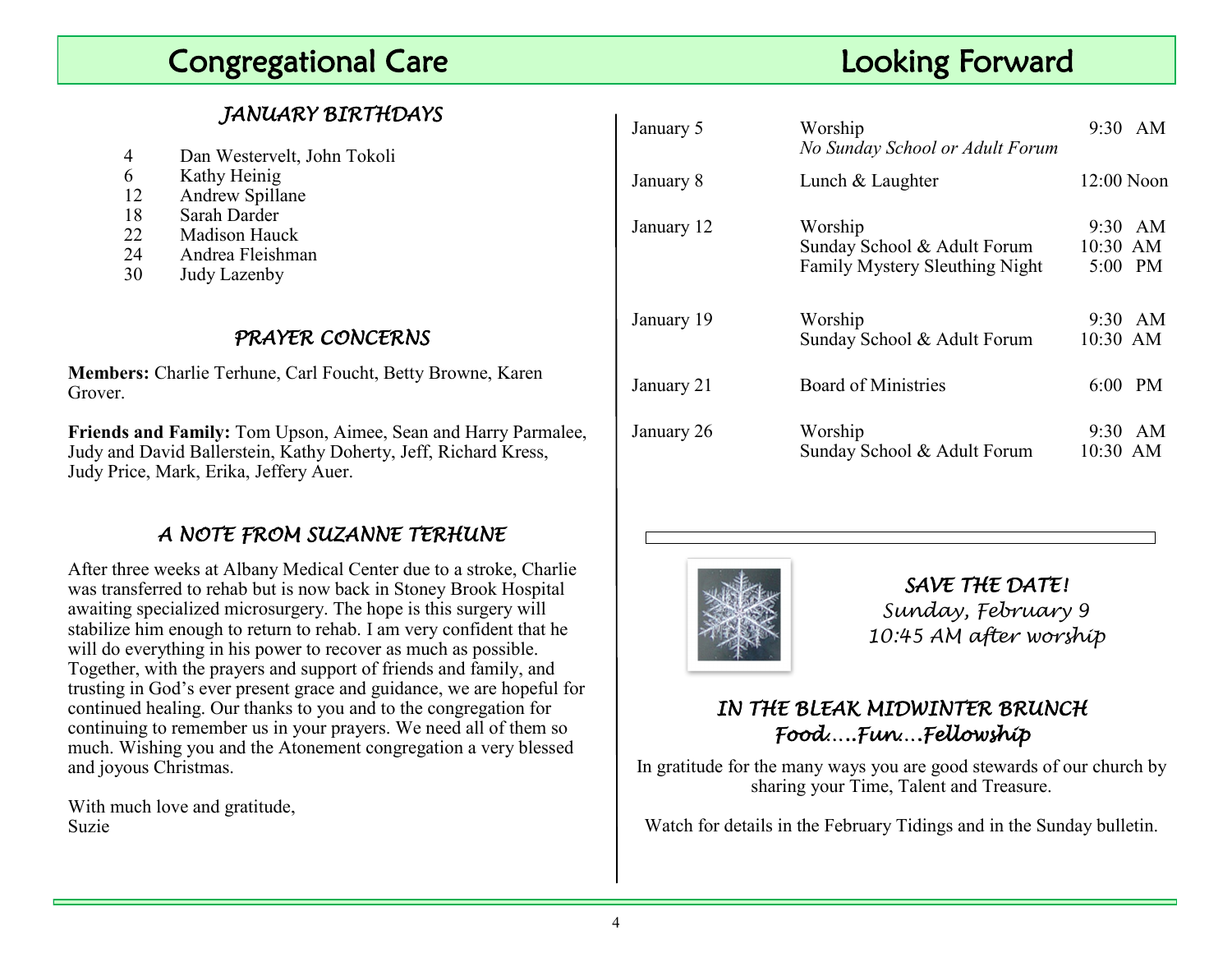| January 2020 Worship Assistant Schedule |                        |                          |                       |                       |                       |  |  |  |
|-----------------------------------------|------------------------|--------------------------|-----------------------|-----------------------|-----------------------|--|--|--|
|                                         | January 5<br>9:30 AM   | January 12<br>9:30 AM    | January 19<br>9:30 AM | January 26<br>9:30 AM | February 2<br>9:30 AM |  |  |  |
| <b>Assisting</b><br>Minister            | Lindsay Lazenby        | Russell Miller           | Matt McGill           | Joanne Scanlon        | Eric Domroes          |  |  |  |
| Communion<br>Assistant                  | Sue Hauck              | <b>Betty Middlebrook</b> | Jim Krapf             | <b>Wally Short</b>    | Judy Lazenby          |  |  |  |
| Reader                                  | Jean Seager            | <b>Susan Touhsaent</b>   | Jess McGill           | Kathy Heinig          | <b>Madison Hauck</b>  |  |  |  |
| Children's<br>Moment                    | <b>Elizabeth Hanks</b> | Karan Thompson           | Pastor Gail Swanson   | Jess McGill           | Karan Thompson        |  |  |  |
| Acolyte                                 | Samantha Hauck         | <b>Madison Hauck</b>     | Sarah Darder          | Eva Condemi           | <b>Faye Domroes</b>   |  |  |  |
| Greeter                                 | Karen Goodyear         | Diane Christianson       | Regina Short          | Ann Patterson         | Carol Pearson         |  |  |  |
| <b>Usher</b>                            | Norm Karsten           | <b>Jack Teter</b>        | <b>Wally Short</b>    | J. Tokoli             | Bob Heinig            |  |  |  |
| <b>Coffee Host</b>                      | $\sim\sim\sim$         | Judy Lazenby             | Bob Heinig            | <b>Margy Peet</b>     | <b>Barb Sanko</b>     |  |  |  |
| Assistant<br>Financial Sec.             | <b>Richard Phelps</b>  | John Kruidenier          | <b>Bob Touhsaent</b>  | <b>Bob Touhsaent</b>  | John Krudenier        |  |  |  |
| Counter                                 | <b>Stew Stover</b>     | Tom Thompson             | <b>Stew Stover</b>    | Amy Irish             | Adam Darder           |  |  |  |
| <b>Altar Care</b>                       | <b>Judy Karsten</b>    |                          |                       |                       |                       |  |  |  |